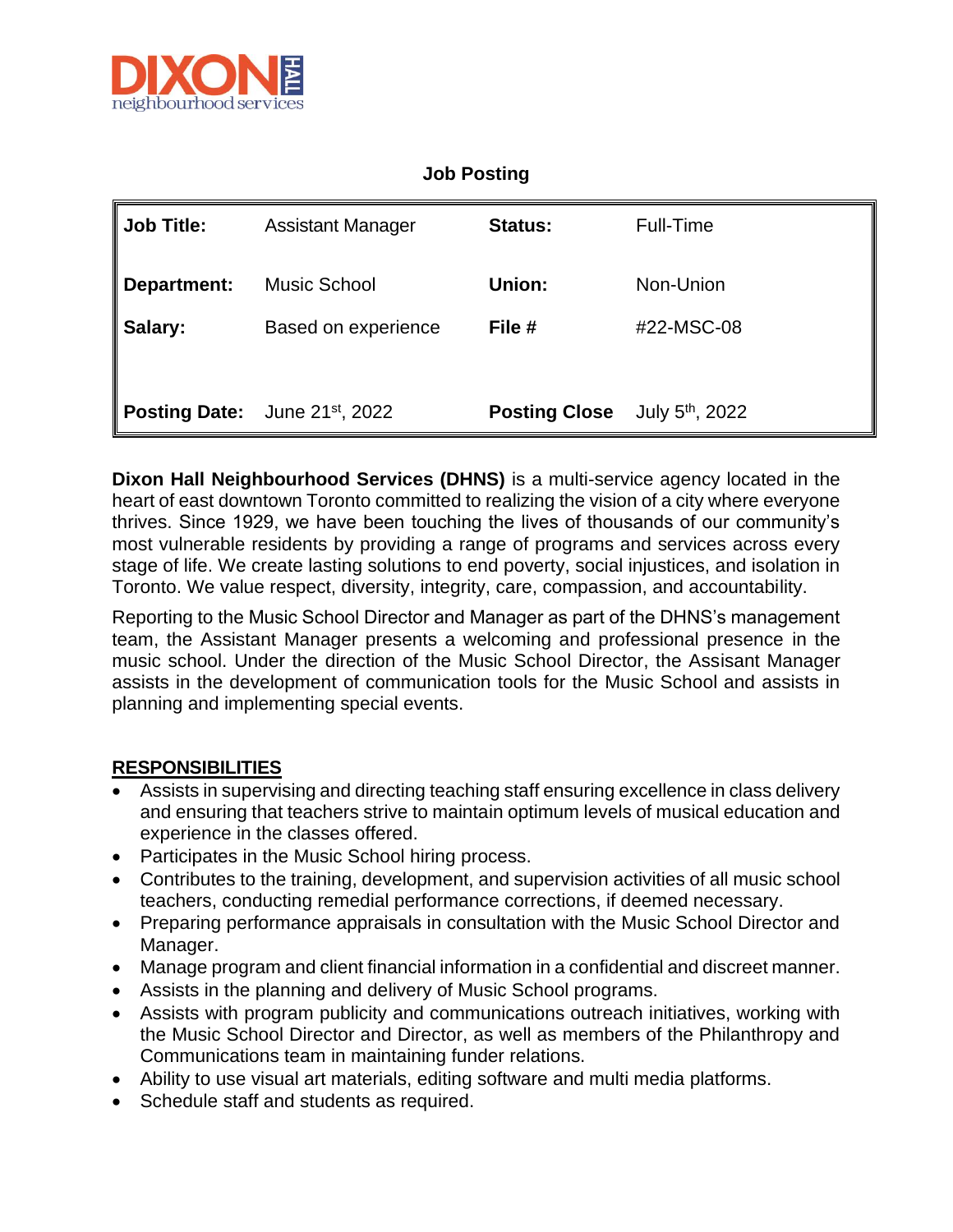

- Assists in payroll preparation for Music School staff.
- Provide on-site supervision for all weekend Music School programs.
- Responsible for the recruitment, supervision, training, and performance management of volunteers.
- Provide administrative support to the Music School Director and performs other duties as assigned.
- Communicate with students, parents and teachers informing the Manager and Director of any important updates and occurrences.
- Perform general administrative tasks associated with day to day operations of the music school.
- Assist with preparing and distributing publicity, communications, and community outreach materials.
- Serve as a member of the Music School Special Events team that is responsible for planning and the operation of events such as Music for Life and March Break Music Camp.
- Open and close the building as necessary.

This job description does not represent a complete account of the duties and responsibilities of the job but rather a summary of those duties and responsibilities in effect at the time of writing. The role and its responsibilities will evolve as the job continues to evolve in the future. Future responsibilities will include such duties as assigned in keeping with the developing nature of the job.

## **QUALIFICATIONS**

- Post-secondary degree in Music/Art or Art Administration.
- Minimum 2-years' experience in a managerial role, preferably in a unionized environment.
- Knowledge of Music Pedagogy, teaching methods and materials.
- Advanced written and verbal English language communication skills; fluency in additional languages, relevant to the communities of service, will be considered an asset.
- Experience teaching/working in a diverse, multi-cultural environment; preference given to those with not-for-profit experience.
- Excellent problem-solving skills with strong attention to detail.
- Proven experience with peer management.
- Knowledge of MS Office, proven administrative and database skills.
- Proven stakeholder relationship development skills.
- Able to skilfully, strategically, respectfully, appropriately, and tactfully manage in order to achieve the mission, goals, and business objectives of the music school.
- Excellent time management and organizational skills with a proven ability to manage multiple projects, achieve results, work under pressure, and meet tight deadlines.
- Demonstrated ability to work independently but also to function in a team environment.